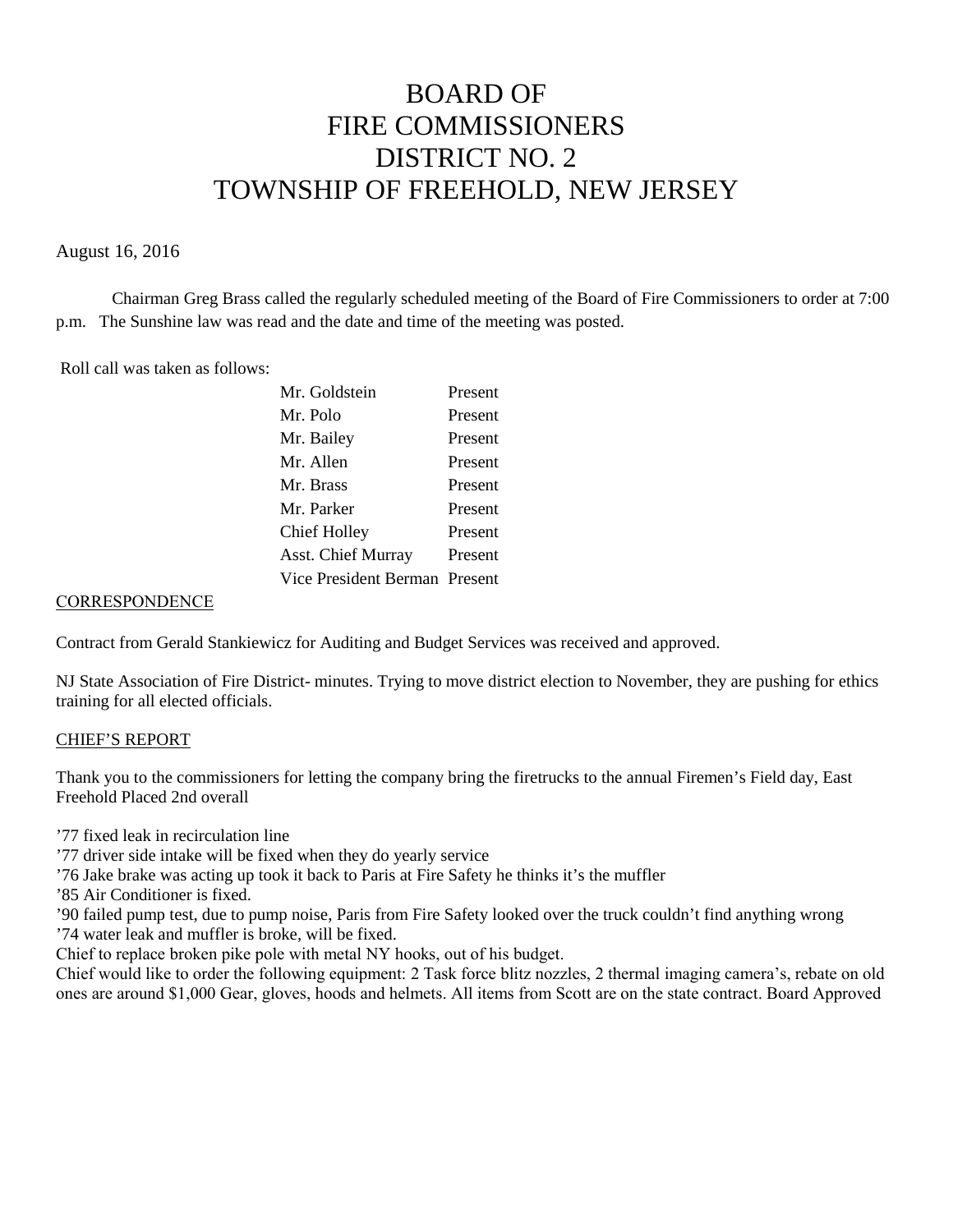for Chief to use his budget to purchase the above. Nozzle that got ran over at fire by one of the local police officers, will be fixed free of charge from Akron.

## RADIO AND ALARM

10 New pagers arrived. Spillman is connected and working in '90 and Chief trucks. When all trucks are connected training will begin.

## BUILDING

Mr. Polo to meet with Jim Taylor at Daniels way to go over building.

#### INSURANCE

Nothing at this time.

## MAINTENANCE

Nothing at this time.

#### NEW BUSINESS

Union Beach and Upper is in dire need to borrow a pumper Truck-Mr. Brass to call for more information, pending insurance company approval.

#### OLD BUSINESS

Mr. Bailey meet with Hi Def, it was determined that a smart board was not needed, instead a better option would be a 100-inch motorized screen and projector. Hi Def gave a quote of \$9,968.00 which would include the screen, projector, speakers, cables labor and parts. Hi Def will give full instructions to training officers and line officers once everything is installed. Mr. Allen made a motion to approve, Mr. Goldstein second the motion, pending competing bids, if they can be obtained, roll was called, board approved. Finger printing extended until September meeting.

#### TREASURER

Checking: \$ 619.95 CD \$1,033,526.36 Saving Acct. \$ 682,061.36 Total \$1,716,207.67